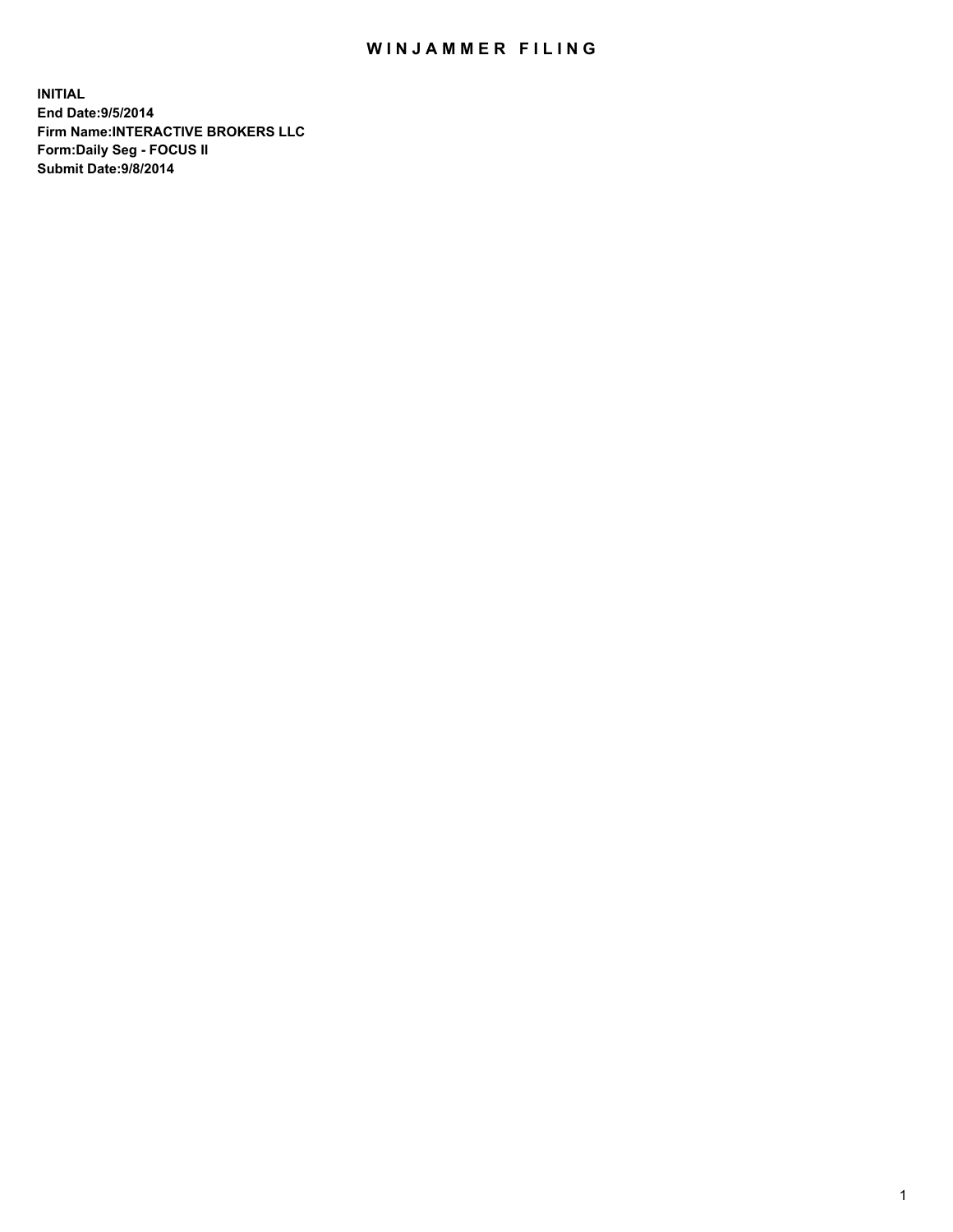## **INITIAL End Date:9/5/2014 Firm Name:INTERACTIVE BROKERS LLC Form:Daily Seg - FOCUS II Submit Date:9/8/2014 Daily Segregation - Cover Page**

| Name of Company<br><b>Contact Name</b>                                            | <b>INTERACTIVE BROKERS LLC</b><br><b>Michael Ellman</b> |
|-----------------------------------------------------------------------------------|---------------------------------------------------------|
| <b>Contact Phone Number</b>                                                       | 203-422-8926                                            |
| <b>Contact Email Address</b>                                                      | mellman@interactivebrokers.co                           |
|                                                                                   | $\underline{\mathbf{m}}$                                |
|                                                                                   |                                                         |
| FCM's Customer Segregated Funds Residual Interest Target (choose one):            |                                                         |
| a. Minimum dollar amount: ; or                                                    | $\overline{\mathbf{0}}$                                 |
| b. Minimum percentage of customer segregated funds required:% ; or                | 0                                                       |
| c. Dollar amount range between: and; or                                           | 155,000,000 245,000,000                                 |
| d. Percentage range of customer segregated funds required between:% and%.         | 00                                                      |
| FCM's Customer Secured Amount Funds Residual Interest Target (choose one):        |                                                         |
| a. Minimum dollar amount: ; or                                                    | $\overline{\mathbf{0}}$                                 |
| b. Minimum percentage of customer secured funds required:% ; or                   | 0                                                       |
| c. Dollar amount range between: and; or                                           | 80,000,000 120,000,000                                  |
| d. Percentage range of customer secured funds required between:% and%.            | 00                                                      |
|                                                                                   |                                                         |
| FCM's Cleared Swaps Customer Collateral Residual Interest Target (choose one):    |                                                         |
| a. Minimum dollar amount: ; or                                                    | $\overline{\mathbf{0}}$                                 |
| b. Minimum percentage of cleared swaps customer collateral required:% ; or        | $\underline{\mathbf{0}}$                                |
| c. Dollar amount range between: and; or                                           | 0 <sub>0</sub>                                          |
| d. Percentage range of cleared swaps customer collateral required between:% and%. | 0 <sub>0</sub>                                          |
|                                                                                   |                                                         |
| Current ANC:on                                                                    | 2,326,133,822 05-SEP-2014                               |
| <b>Broker Dealer Minimum</b>                                                      | 364,095,672                                             |
| Debit/Deficit - CustomersCurrent AmountGross Amount                               |                                                         |
| Domestic Debit/Deficit                                                            | 3,281,203                                               |
| Foreign Debit/Deficit                                                             | 2,652,5850                                              |
| Debit/Deficit - Non CustomersCurrent AmountGross Amount                           |                                                         |
| Domestic Debit/Deficit                                                            | 0 <sub>0</sub>                                          |
| Foreign Debit/Deficit                                                             | 0 <sub>0</sub>                                          |
| Proprietary Profit/Loss<br>Domestic Profit/Loss                                   |                                                         |
| Foreign Profit/Loss                                                               | $\overline{\mathbf{0}}$                                 |
| Proprietary Open Trade Equity                                                     | $\underline{\mathbf{0}}$                                |
| Domestic OTE                                                                      |                                                         |
|                                                                                   | <u>0</u>                                                |
| Foreign OTE<br><b>SPAN</b>                                                        | <u>0</u>                                                |
| <b>Customer SPAN Calculation</b>                                                  | 1,174,235,305                                           |
| Non-Customer SPAN Calcualation                                                    | 13,302,685                                              |
| <b>Proprietary Capital Charges</b>                                                |                                                         |
| Minimum Dollar Amount Requirement                                                 | <u>0</u><br>20,000,000 [7465]                           |
| Other NFA Dollar Amount Requirement                                               | 21,742,612 [7475]                                       |
|                                                                                   |                                                         |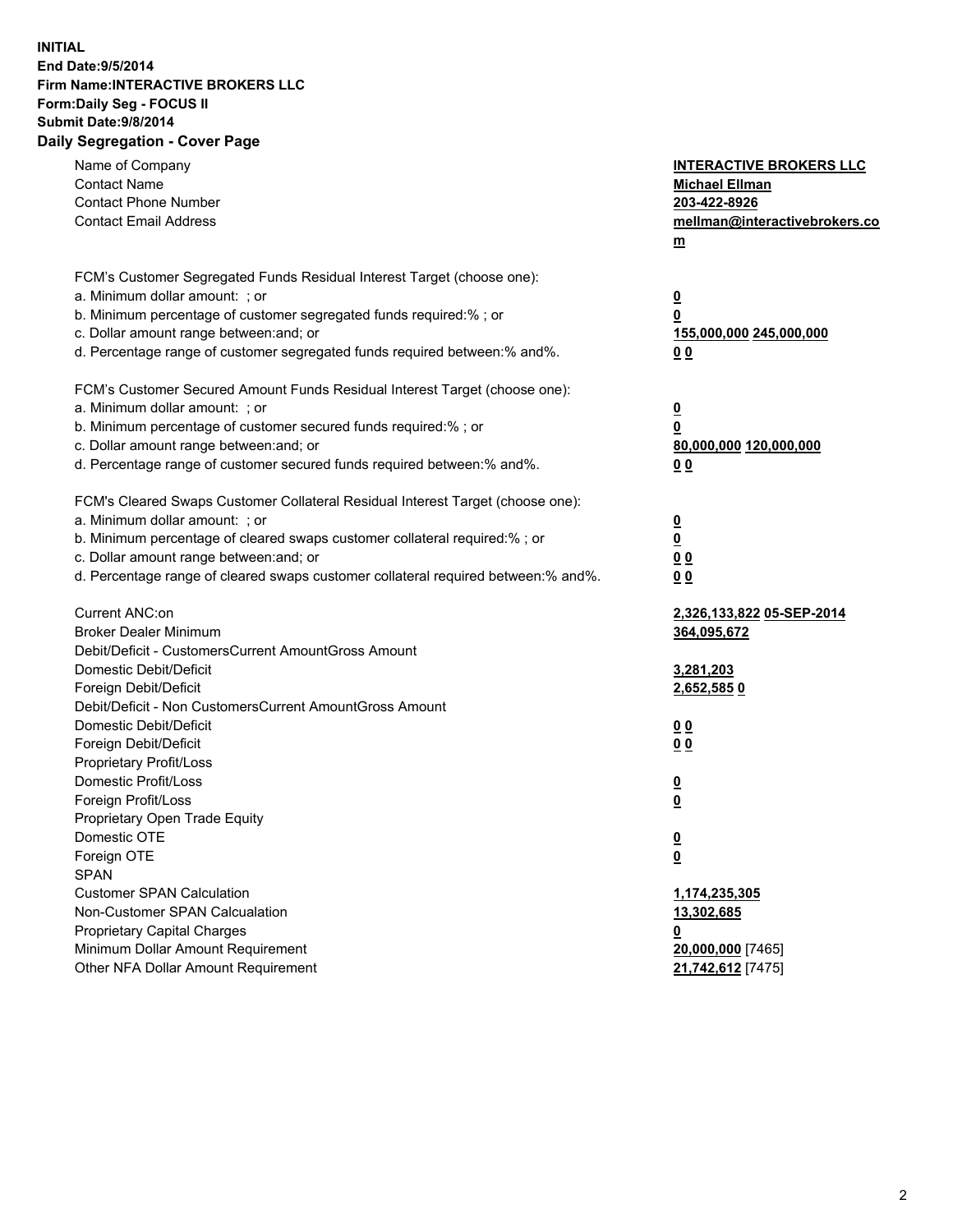## **INITIAL End Date:9/5/2014 Firm Name:INTERACTIVE BROKERS LLC Form:Daily Seg - FOCUS II Submit Date:9/8/2014 Daily Segregation - Secured Amounts**

|     | Foreign Futures and Foreign Options Secured Amounts                                         |                                   |
|-----|---------------------------------------------------------------------------------------------|-----------------------------------|
|     | Amount required to be set aside pursuant to law, rule or regulation of a foreign            | $0$ [7305]                        |
|     | government or a rule of a self-regulatory organization authorized thereunder                |                                   |
| 1.  | Net ledger balance - Foreign Futures and Foreign Option Trading - All Customers             |                                   |
|     | A. Cash                                                                                     | 309,570,547 [7315]                |
|     | B. Securities (at market)                                                                   | $0$ [7317]                        |
| 2.  | Net unrealized profit (loss) in open futures contracts traded on a foreign board of trade   | 246,609 [7325]                    |
| 3.  | Exchange traded options                                                                     |                                   |
|     | a. Market value of open option contracts purchased on a foreign board of trade              | 177,813 [7335]                    |
|     | b. Market value of open contracts granted (sold) on a foreign board of trade                | -205,912 [7337]                   |
| 4.  | Net equity (deficit) (add lines 1.2. and 3.)                                                | 309,789,057 [7345]                |
| 5.  | Account liquidating to a deficit and account with a debit balances - gross amount           | 2,652,585 [7351]                  |
|     | Less: amount offset by customer owned securities                                            | 0 [7352] 2,652,585 [7354]         |
| 6.  | Amount required to be set aside as the secured amount - Net Liquidating Equity              | 312,441,642 [7355]                |
|     | Method (add lines 4 and 5)                                                                  |                                   |
| 7.  | Greater of amount required to be set aside pursuant to foreign jurisdiction (above) or line | 312,441,642 [7360]                |
|     | 6.                                                                                          |                                   |
|     | FUNDS DEPOSITED IN SEPARATE REGULATION 30.7 ACCOUNTS                                        |                                   |
| 1.  | Cash in banks                                                                               |                                   |
|     | A. Banks located in the United States                                                       | 345,579,092 [7500]                |
|     | B. Other banks qualified under Regulation 30.7                                              | 0 [7520] 345,579,092 [7530]       |
| 2.  | Securities                                                                                  |                                   |
|     | A. In safekeeping with banks located in the United States                                   | $Q$ [7540]                        |
|     | B. In safekeeping with other banks qualified under Regulation 30.7                          | 0 [7560] 0 [7570]                 |
| 3.  | Equities with registered futures commission merchants                                       |                                   |
|     | A. Cash                                                                                     | $0$ [7580]                        |
|     | <b>B.</b> Securities                                                                        | $0$ [7590]                        |
|     | C. Unrealized gain (loss) on open futures contracts                                         | $0$ [7600]                        |
|     | D. Value of long option contracts                                                           | $0$ [7610]                        |
|     | E. Value of short option contracts                                                          | 0 [7615] 0 [7620]                 |
| 4.  | Amounts held by clearing organizations of foreign boards of trade                           |                                   |
|     | A. Cash                                                                                     | $0$ [7640]                        |
|     | <b>B.</b> Securities                                                                        | $0$ [7650]                        |
|     | C. Amount due to (from) clearing organization - daily variation                             | $0$ [7660]                        |
|     | D. Value of long option contracts                                                           | $0$ [7670]                        |
|     | E. Value of short option contracts                                                          | 0 [7675] 0 [7680]                 |
| 5.  | Amounts held by members of foreign boards of trade                                          |                                   |
|     | A. Cash                                                                                     | 71,177,738 [7700]                 |
|     | <b>B.</b> Securities                                                                        | $0$ [7710]                        |
|     | C. Unrealized gain (loss) on open futures contracts                                         | -1,830,832 <sup>[7720]</sup>      |
|     | D. Value of long option contracts                                                           | 177,810 [7730]                    |
|     | E. Value of short option contracts                                                          | -205,908 [7735] 69,318,808 [7740] |
| 6.  | Amounts with other depositories designated by a foreign board of trade                      | $0$ [7760]                        |
| 7.  | Segregated funds on hand                                                                    | $0$ [7765]                        |
| 8.  | Total funds in separate section 30.7 accounts                                               | 414,897,900 [7770]                |
| 9.  | Excess (deficiency) Set Aside for Secured Amount (subtract line 7 Secured Statement         | 102,456,258 [7380]                |
|     | Page 1 from Line 8)                                                                         |                                   |
| 10. | Management Target Amount for Excess funds in separate section 30.7 accounts                 | 80,000,000 [7780]                 |
| 11. | Excess (deficiency) funds in separate 30.7 accounts over (under) Management Target          | 22,456,258 [7785]                 |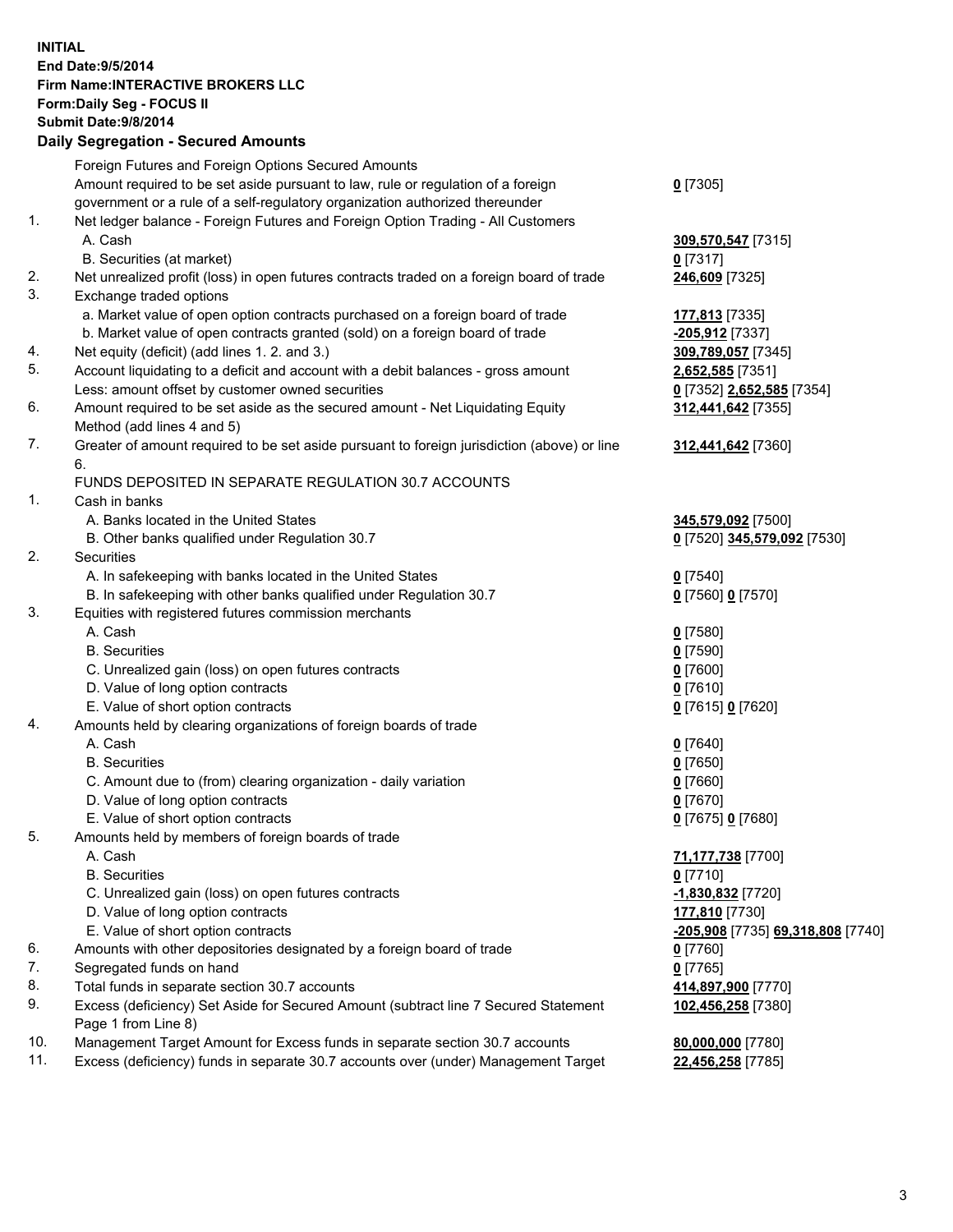**INITIAL End Date:9/5/2014 Firm Name:INTERACTIVE BROKERS LLC Form:Daily Seg - FOCUS II Submit Date:9/8/2014 Daily Segregation - Segregation Statement** SEGREGATION REQUIREMENTS(Section 4d(2) of the CEAct) 1. Net ledger balance A. Cash **2,439,407,368** [7010] B. Securities (at market) **0** [7020] 2. Net unrealized profit (loss) in open futures contracts traded on a contract market **-96,907,150** [7030] 3. Exchange traded options A. Add market value of open option contracts purchased on a contract market **120,143,897** [7032] B. Deduct market value of open option contracts granted (sold) on a contract market **-195,398,387** [7033] 4. Net equity (deficit) (add lines 1, 2 and 3) **2,267,245,728** [7040] 5. Accounts liquidating to a deficit and accounts with debit balances - gross amount **3,281,203** [7045] Less: amount offset by customer securities **0** [7047] **3,281,203** [7050] 6. Amount required to be segregated (add lines 4 and 5) **2,270,526,931** [7060] FUNDS IN SEGREGATED ACCOUNTS 7. Deposited in segregated funds bank accounts A. Cash **426,616,433** [7070] B. Securities representing investments of customers' funds (at market) **1,078,419,410** [7080] C. Securities held for particular customers or option customers in lieu of cash (at market) **0** [7090] 8. Margins on deposit with derivatives clearing organizations of contract markets A. Cash **9,501,387** [7100] B. Securities representing investments of customers' funds (at market) **87,516,572** [7110] C. Securities held for particular customers or option customers in lieu of cash (at market) **0** [7120] 9. Net settlement from (to) derivatives clearing organizations of contract markets **-173,948** [7130] 10. Exchange traded options A. Value of open long option contracts **1,763,288** [7132] B. Value of open short option contracts **-3,962,757** [7133] 11. Net equities with other FCMs A. Net liquidating equity **-39,442,541** [7140] B. Securities representing investments of customers' funds (at market) **914,902,555** [7160] C. Securities held for particular customers or option customers in lieu of cash (at market) **0** [7170] 12. Segregated funds on hand **0** [7150] 13. Total amount in segregation (add lines 7 through 12) **2,475,140,399** [7180] 14. Excess (deficiency) funds in segregation (subtract line 6 from line 13) **204,613,468** [7190] 15. Management Target Amount for Excess funds in segregation **155,000,000** [7194]

16. Excess (deficiency) funds in segregation over (under) Management Target Amount Excess

**49,613,468** [7198]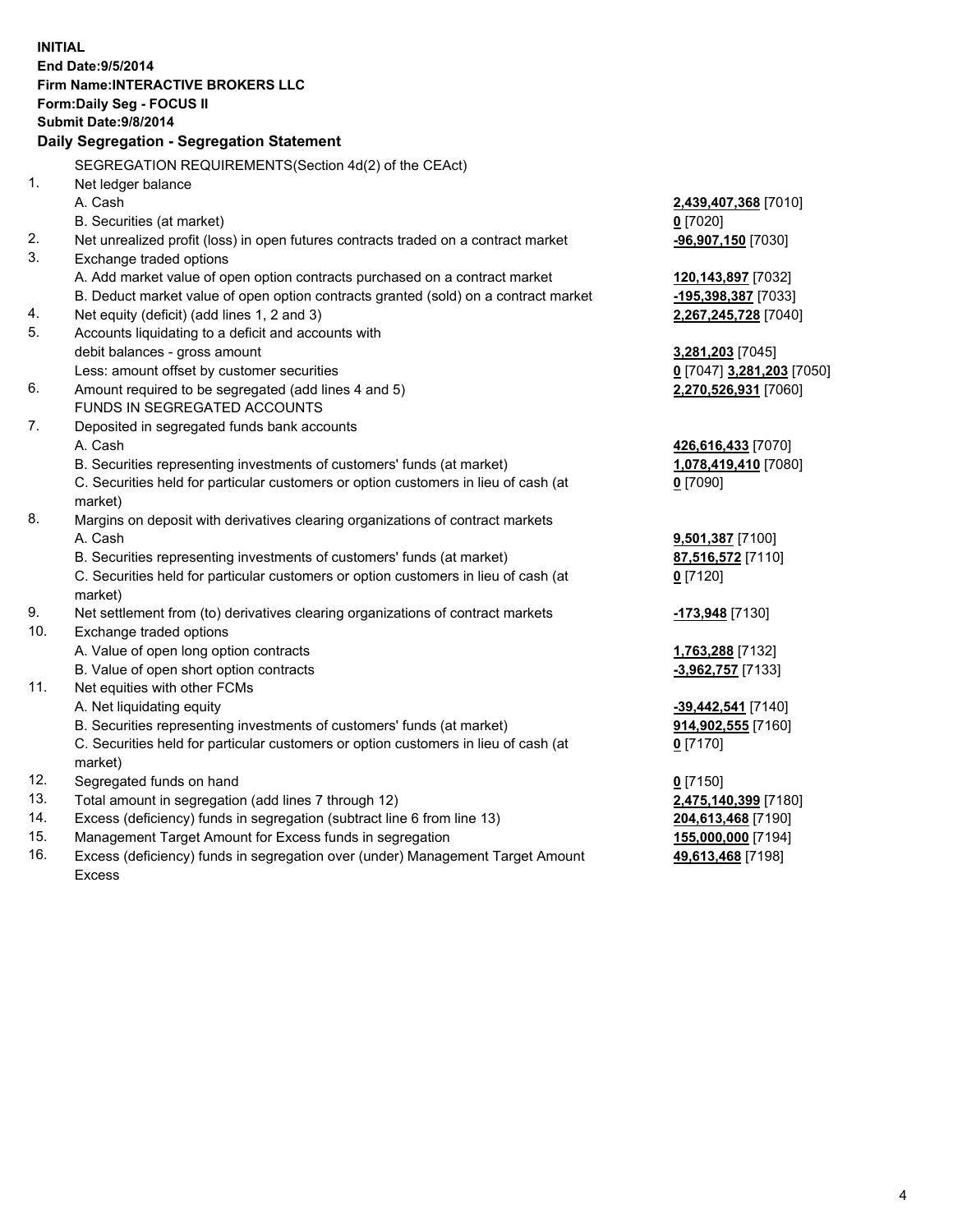## **INITIAL End Date:9/5/2014 Firm Name:INTERACTIVE BROKERS LLC Form:Daily Seg - FOCUS II Submit Date:9/8/2014 Daily Segregation - Supplemental**

| $\blacksquare$           | Total gross margin deficiencies - Segregated Funds Origin                              | 418,450 [9100] |  |
|--------------------------|----------------------------------------------------------------------------------------|----------------|--|
| $\overline{\phantom{a}}$ | Total gross margin deficiencies - Secured Funds Origin                                 | 203 [9101]     |  |
| $\blacksquare$           | Total gross margin deficiencies - Cleared Swaps Customer Collateral Funds Origin       | $0$ [9102]     |  |
| $\overline{\phantom{a}}$ | Total gross margin deficiencies - Noncustomer and Proprietary Accounts Origin          | 0 [9103]       |  |
| $\blacksquare$           | Total number of accounts contributing to total gross margin deficiencies - Segregated  | 17 [9104]      |  |
|                          | Funds Origin                                                                           |                |  |
|                          | Total number of accounts contributing to total gross margin deficiencies - Secured     | 1 [9105]       |  |
|                          | Funds Origin                                                                           |                |  |
|                          | Total number of accounts contributing to the total gross margin deficiencies - Cleared | $0$ [9106]     |  |
|                          | Swaps Customer Collateral Funds Origin                                                 |                |  |
|                          | Total number of accounts contributing to the total gross margin deficiencies -         | $0$ [9107]     |  |
|                          | Noncustomer and Proprietary Accounts Origin                                            |                |  |
|                          |                                                                                        |                |  |

- Upload a copy of the firm's daily margin report the FCM uses to issue margin calls which corresponds with the reporting date.